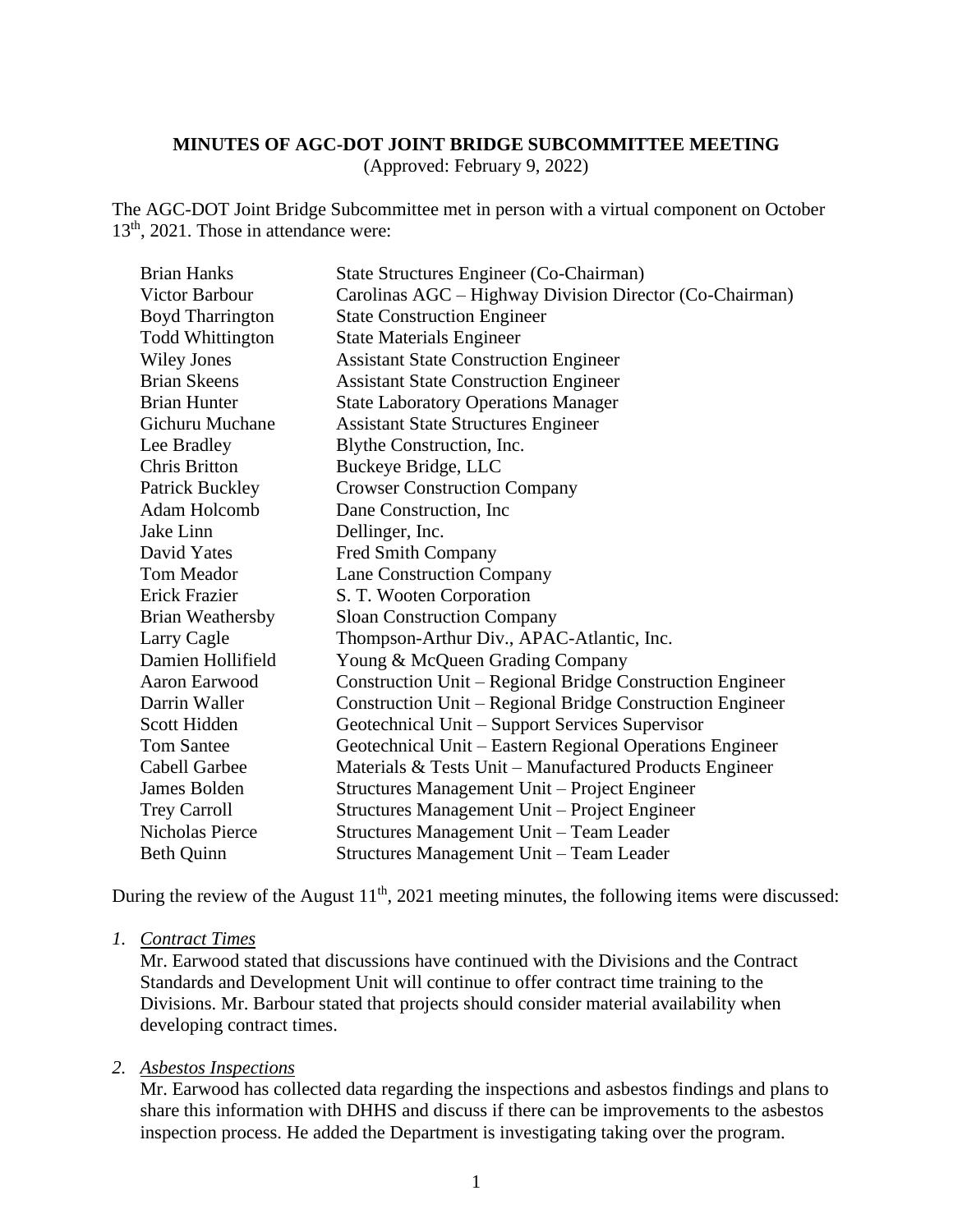#### *3. Proving Bearing on Piles*

Mr. Earwood shared that the Construction Unit may include pile driving and drilled shaft topics in the winter inspector training and can cover this topic.

*4. Rip Rap for Slope Protection with Integral End Bents – Safety Concern with Form Removal and Pointing/Patching*

Mr. Earwood shared that this has been added to the Hydraulics, Geotechnical, Structures & Construction TAG meeting agenda.

*5. Closed End Pipe Piles* 

Mr. Earwood stated that on a recent project the closed-end pipe pile plate was removed and the pile was driven open ended, and bearing was achieved without problems. Construction will continue to work with the Geotechnical Engineering Unit to monitor the use of open-end pipe piles to remove the plate requirement and add the plate as an option in the case of driving overruns.

*6. Approach Fill Settlement* 

Mr. Hidden stated that a workgroup has been formed to discuss approach fill settlement. The workgroup is considering increasing density testing near the bridge, expanding the zone of stone to provide a large enough area for compaction equipment and revise how the slope is constructed at the interface of the approach fill and embankment.

The minutes of the August  $11<sup>th</sup>$ , 2021, meeting were approved.

The following items of new business were discussed:

*1. Steel Price Index* 

Mr. Tharrington stated that the Construction Unit has been looking at material escalation costs to assess impacts on current projects. For future projects, Mr. Tharrington stated that a workgroup was formed to consider a steel price index. Mr. Tharrington presented an overview of the draft NCDOT Steel Price Index Plan developed by the workgroup, which would apply to all NCDOT projects with no "opt out" option, and the formulas for qualifying and calculating the steel adjustments, when the proposed  $\pm 10\%$  threshold is exceeded.

Mr. Cagle asked about long duration projects and whether one date would be applied prompting the contractor to stockpile material. Mr. Jones replied that there could be different dates throughout the project as the date used is when the material is shipped from the mill to the fabricator.

During the discussion, Mr. Tharrington explained that the proposed adjustments would be applied to new line items based on steel material categories. Mr. Frazier stated that when adjustments are put in place when material costs are increasing, the concern is that when material costs decrease, contractors may owe the Department at the project closing. Mr. Barbour stated that project size and duration would determine when this index adjustment would be included. Mr. Bradley stated that the guardrail and overhead sign subcontractors are the last on the job and those that are currently suffering the most from high steel prices.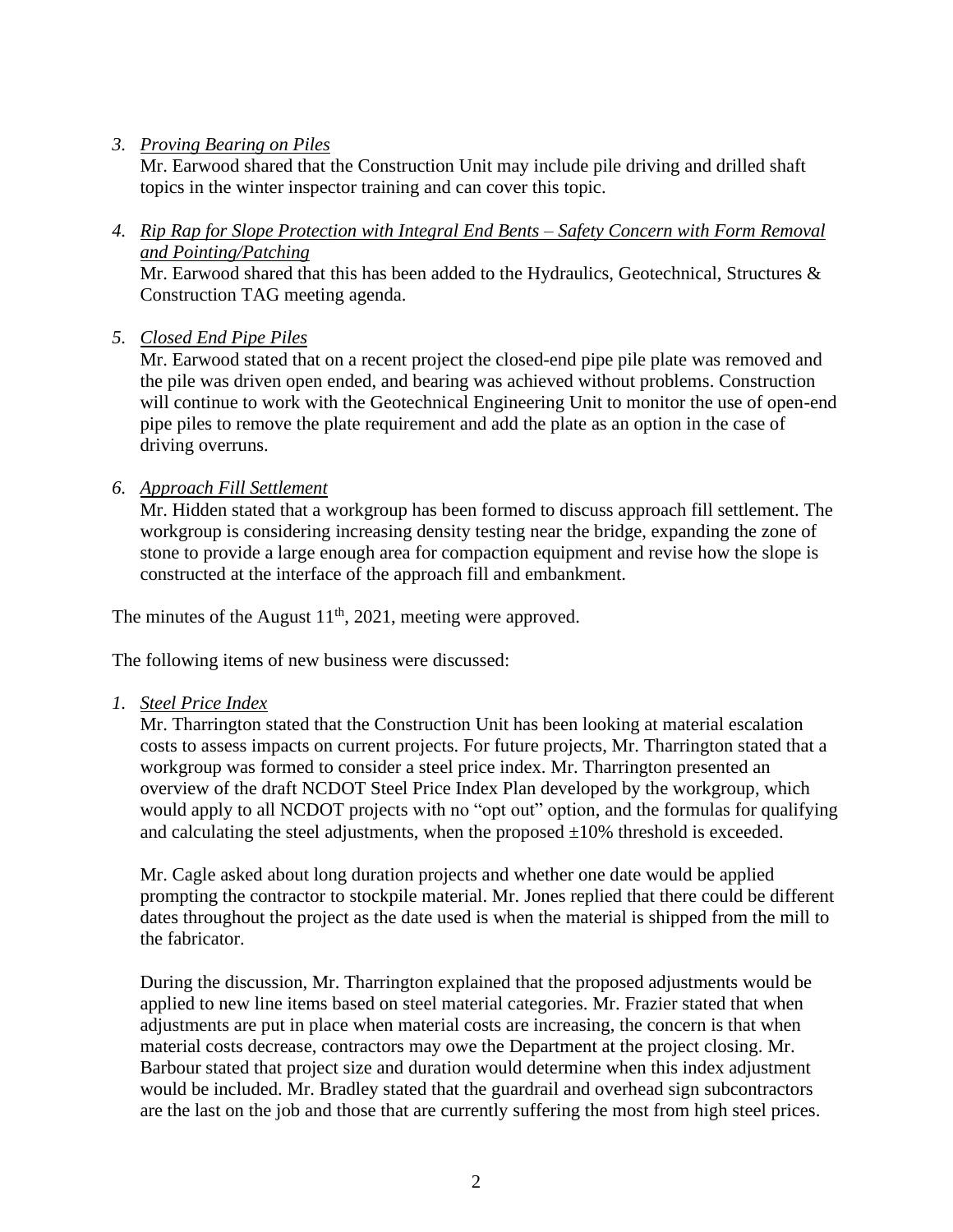Mr. Barbour stated that this plan would be presented to other committees, and he asked for feedback from this subcommittee on how to address the impacts of escalating material costs.

### **Action Item:**

## **Construction Unit to provide spreadsheet with example calculations to AGC for review. AGC to provide comments on Steel Price Index Plan and spreadsheet.**

*2. Safety Concern with Rebar Opening in Top Mat of Steel – Primarily for Culverts and Footings*

Mr. Holcomb stated that they have experienced safety concerns with large rebar openings in the top mat of steel, primarily for culverts and footings where a worker's foot may fall through when placing concrete. Mr. Holcomb asked if smaller rebar could be used to tighten the rebar spacing or to add wire mesh and he recommended a spacing of 6" in one direction. Mr. Hanks asked if including wire mesh would cause concern for consolidation of concrete.

#### **Action Item:**

**Construction and Structures Management Units to discuss allowing an option to use wire mesh to address safety concerns.** 

*3. Continuous Flight Auger (CFA) Piles for Sounds Barrier Walls*

Mr. Hidden shared that a group has been working to update the sound barrier wall standards to incorporate new wind loads and taller wall heights. He noted these factors may result in deeper foundations, which raises constructability concerns for the eastern part of the state due to soil conditions.

The group researched how Florida DOT constructs foundations for sound barrier wall piles and found that Florida uses Continuous Flight Auger (CFA) cast pile foundations. Mr. Earwood noted a recent NCDOT project used this method. The group is working to incorporate a CFA pile foundation option into the standards and to update the special provision. Mr. Earwood stated that separating payment for various pile foundation types is an issue. The options are to keep the pay item as is or to have two separate pay items based on pile foundation type. The proposal is to maintain the same pile foundation type per wall, but there may be locations within a wall that require a different type of foundations that could be separated by station.

Mr. Frazier stated this could be an issue with Design Build but that having the option is nice. Mr. Barbour asked what the price difference between pile types was. Mr. Meador responded that the cost can be significant as the templates used for CFA pile foundations are expensive. Mr. Earwood explained that since these piles are top heavy, the templates are important for installation. The consensus was to include two separate pay items based on pile foundation type.

#### **Action Item:**

**Geotechnical Engineering Unit and Structures Management Unit continue to develop standards and special provisions for CFA piles and share with the subcommittee.**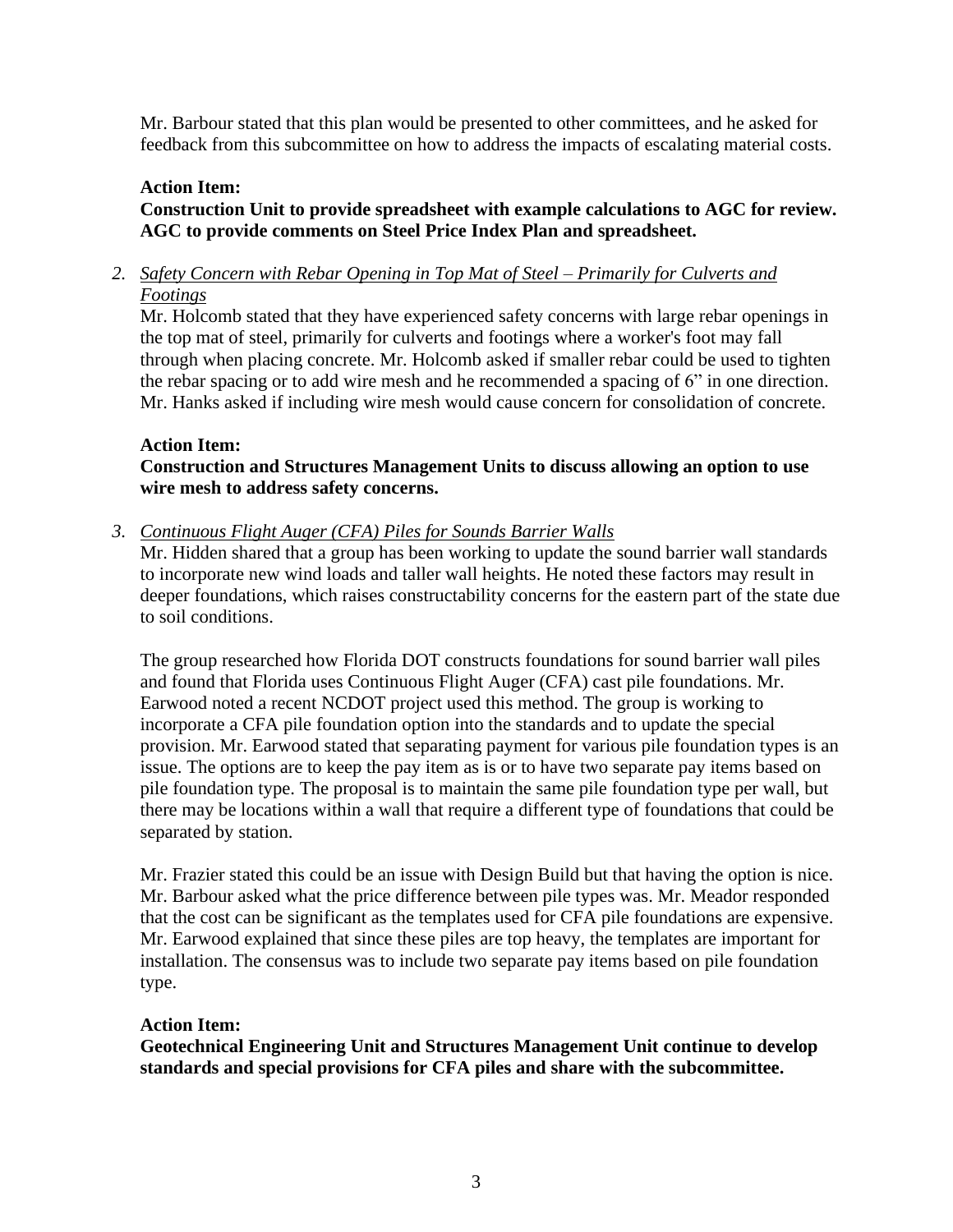### *4. Pipe Pile Patching*

Mr. Earwood stated that contractors often need to provide lifting holes in steel piles. He noted that current policy allows sections of pipe piles with drilled or punched holes may be left in place, but sections with torched holes must be cut off. He added that, contractors have been drilling holes in pipe piles to support falsework, which is not allowed. Mr. Earwood stated that the patching of these holes was also poor. Mr. Earwood recommended that all torched holes are cut off and drilled or punched holes with coating in good condition may remain if the hole is going to be below grade or encased in concrete. Mr. Hanks noted that during a NBI bridge inspection, the inspector could classify any patches as defects and lower the bridge condition rating. Contractors stated that cutting off piles was easier than patching holes. Mr. Holcomb stated that he agreed with cutting off a section with an exposed hole but in rare occasions if a hole is still exposed after driving to allow it to be patched. Mr. Frazier recommended a standard repair procedure be developed for patching, but that cutting off sections with holes would be preferred.

#### **Action Item:**

## **Mr. Earwood will update the Construction Manual Guidance and include the final recommendations in an upcoming structure bulletin after further internal discussion.**

#### *5. Repair Material During Disasters – Inventory*

Mr. Earwood stated that Mr. Cochran recommended this topic because of the storm that impacted the western region of the State earlier this year and the effort required to locate cored slabs and other materials needed for emergency repairs. Mr. Earwood suggested the Department develop a process to determine what materials are available for use during disaster recovery prior to the storm. Mr. Garbee suggested sending a survey or standardized form to contractors that opt-in prior to the storm, to determine the available inventory of materials. Mr. Barbour stated that he could distribute the forms or survey to the contractors.

#### **Action Item:**

### **Construction Unit to develop standardized forms to determine available inventory for use during disaster recovery prior to storm arrival.**

### *6. Other*

i. Mr. Hanks noted that there was a previous Structures Management Unit policy that limited the use of certain girders (AASHTO Type V and VI) to coastal structures where the girders could be barged in due to their weight. Mr. Hanks asked if contractors have had issues with shipping the larger FIB girders, which are close to or exceed the unit weight of the AASHTO girders, to interior areas of the State. Mr. Holcomb stated that the issue they have more often is with the length of the girder and the overhang creating cantilever action on the trailers. The previous overhang limit was 12-15 ft.

### **Action Item:**

### **Structures Management to discuss transportation of larger girders with PCI for development of policy using FIBs.**

ii. Mr. Cagle stated that materials are difficult to procure and asked that the Department consider these challenges in terms of project extensions. Mr. Barbour asked if it was worth issuing a blanket policy to address this issue. Mr. Tharrington stated that a blanket